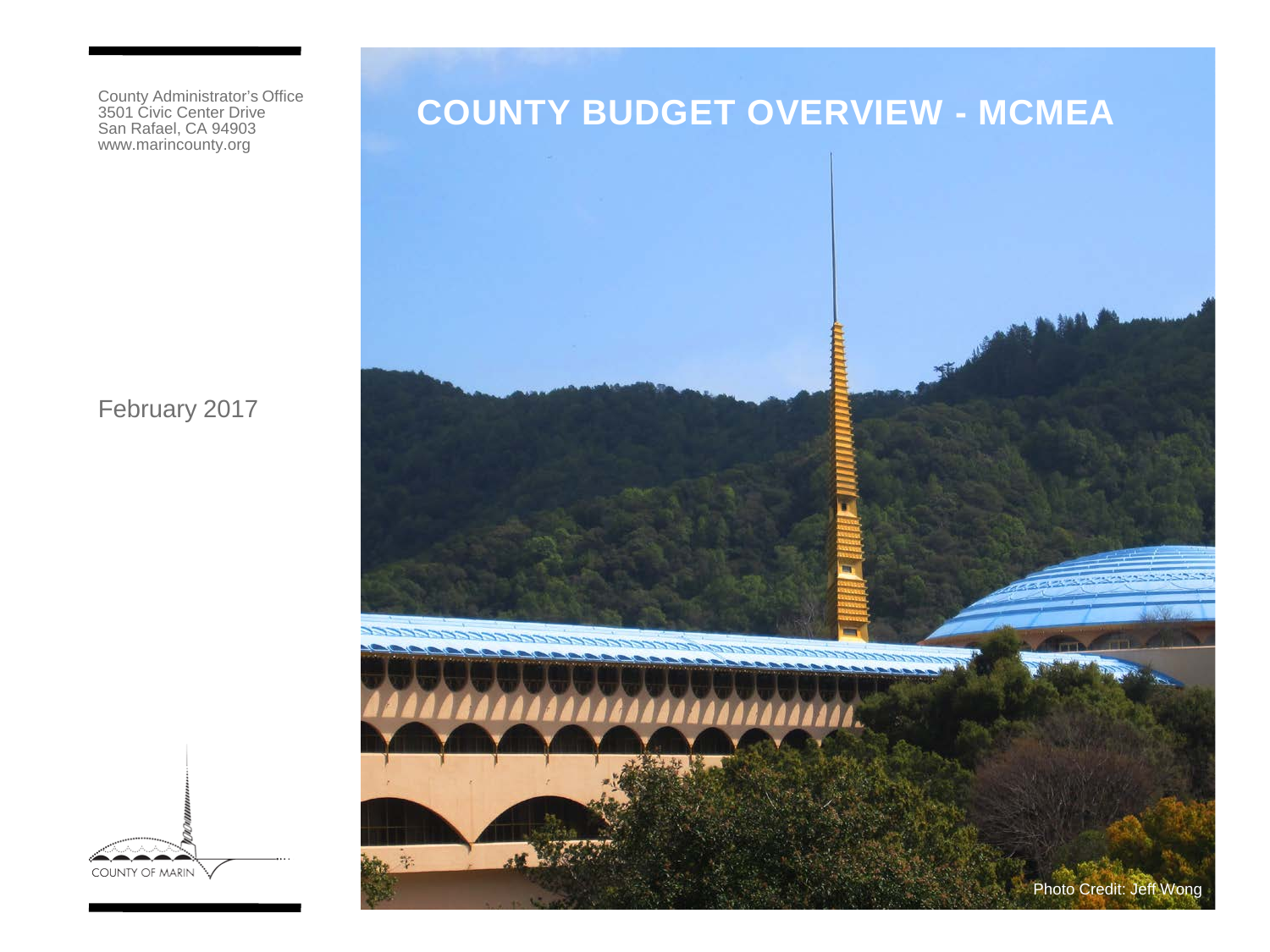#### **AGENDA**

- What is a budget?
- How is the budget structured in Marin?
- What is the responsibility of a manager or supervisor?
- How do you use budget reports?
- How do you adjust the budget?
- What is the current budget outlook for Marin?



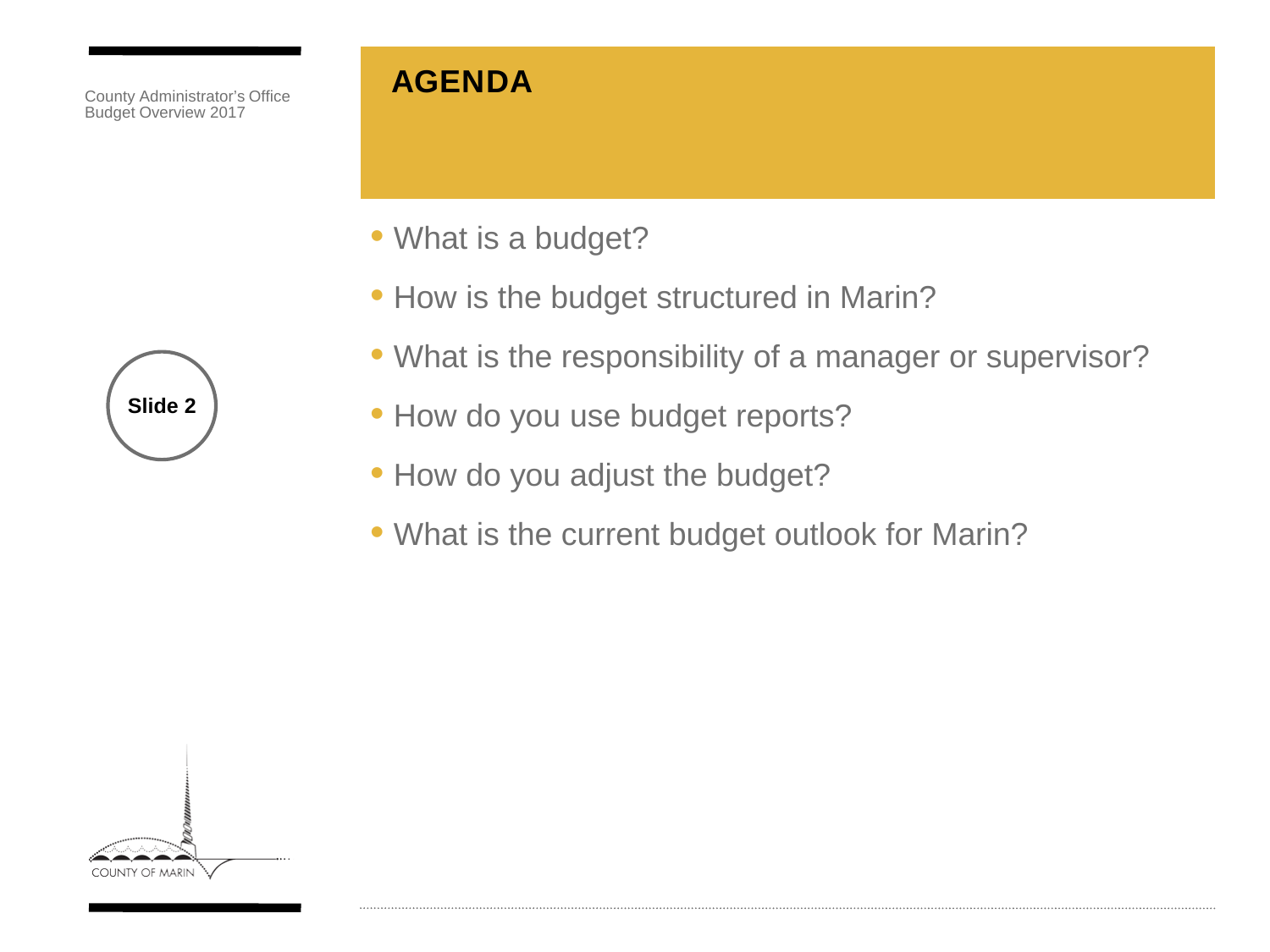# **WHAT IS A BUDGET?**

Simple answers:

- Department expenditure limits
	- o Only the Board can approve increases or changes

o Must be approved before July 1

- **State guidelines for content and policies**
- 300+ page document, available online
- Accounting and Financial Structure

o Munis (ATOM)

**Formerly SAP** 

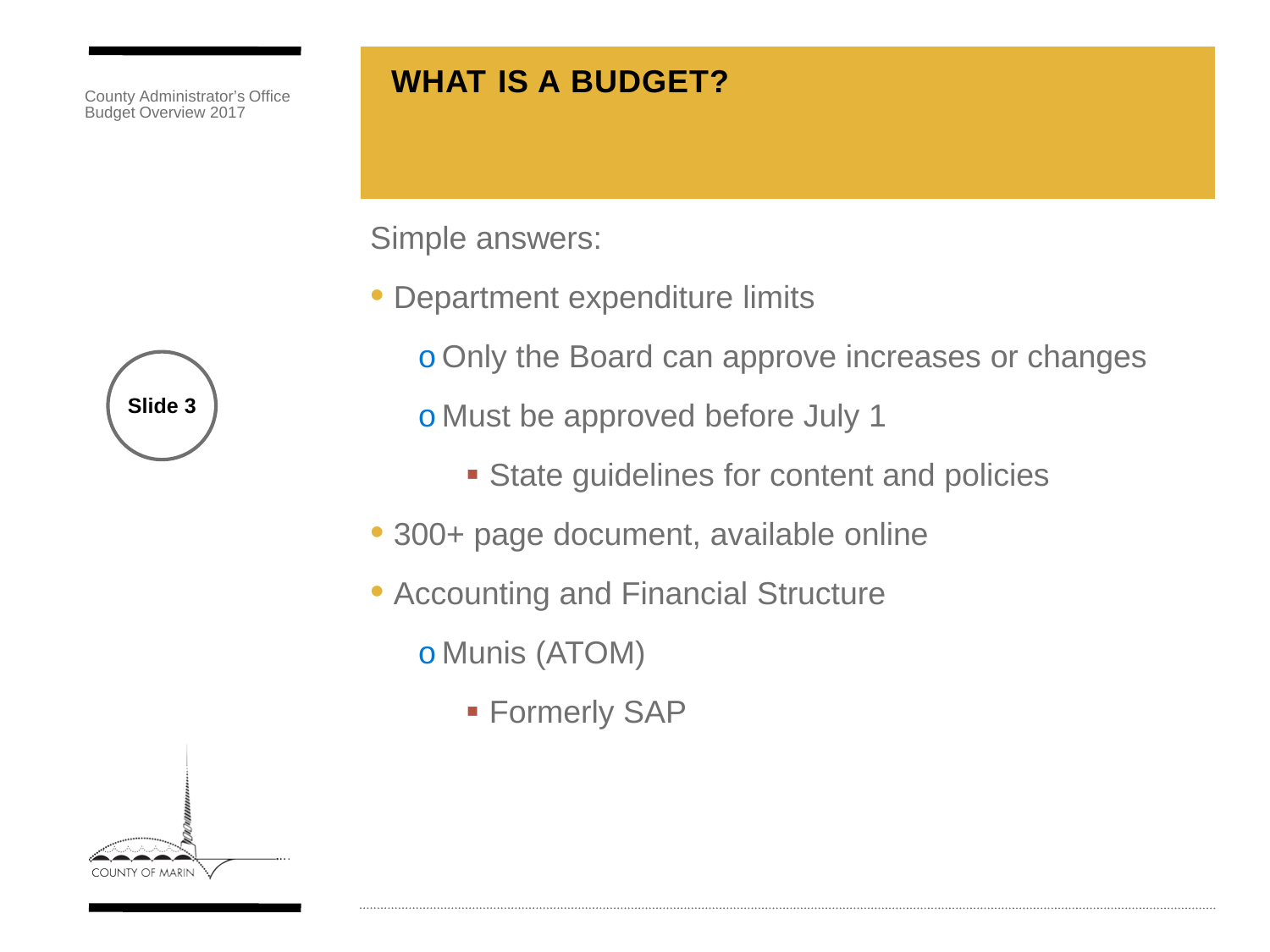# **WHAT IS A BUDGET? (CONT.)**

Complicated Answers:

- Financial plan
	- **Trends, projections, issues**
- Policy document
	- **Statement of value by the community through the** Board of Supervisors
- Communications Tool
	- Community (Board) priorities
	- **Department priorities (MFR)**
- Accountability and Transparency Tool
	- Control of public resources; public oversight
	- **Pre-determined planning process including public** input
- Management Tool
	- **Internal policies and budget controls**



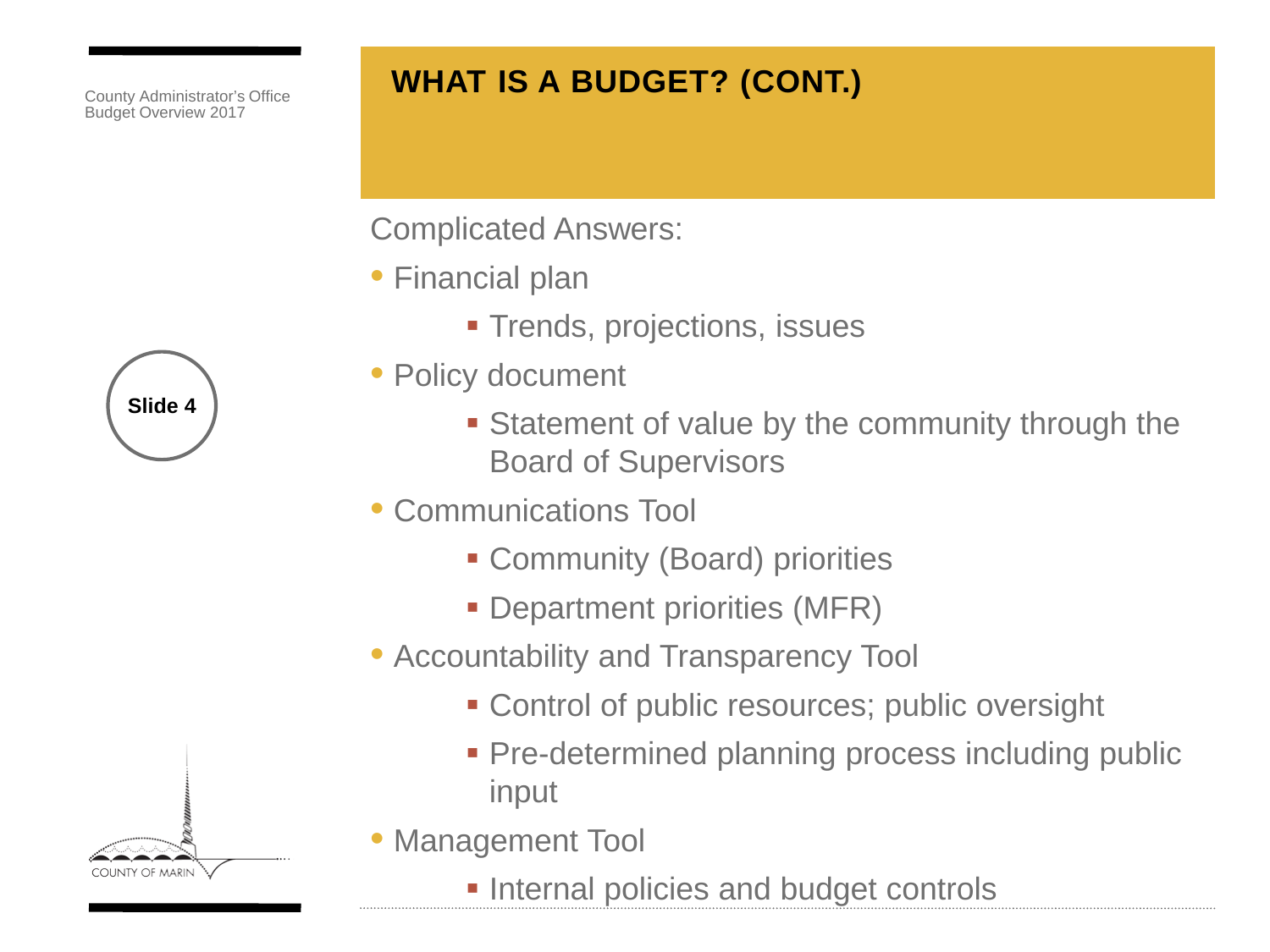#### **MARIN BUDGET CONCEPTS**

- Two Year Budget Process (began in 2014)
- Baseline Budget
	- **Departments have a fixed amount for non-salary** expenses
	- Within the fixed (baseline) budget, departments have the discretion to spend as they choose
	- **Department revenues are updated each year**
- Net County Cost
	- **The total amount of General Fund revenue needed** to fund county services

Total program costs minus program revenues

Can be thought of as the county subsidy for specific programs

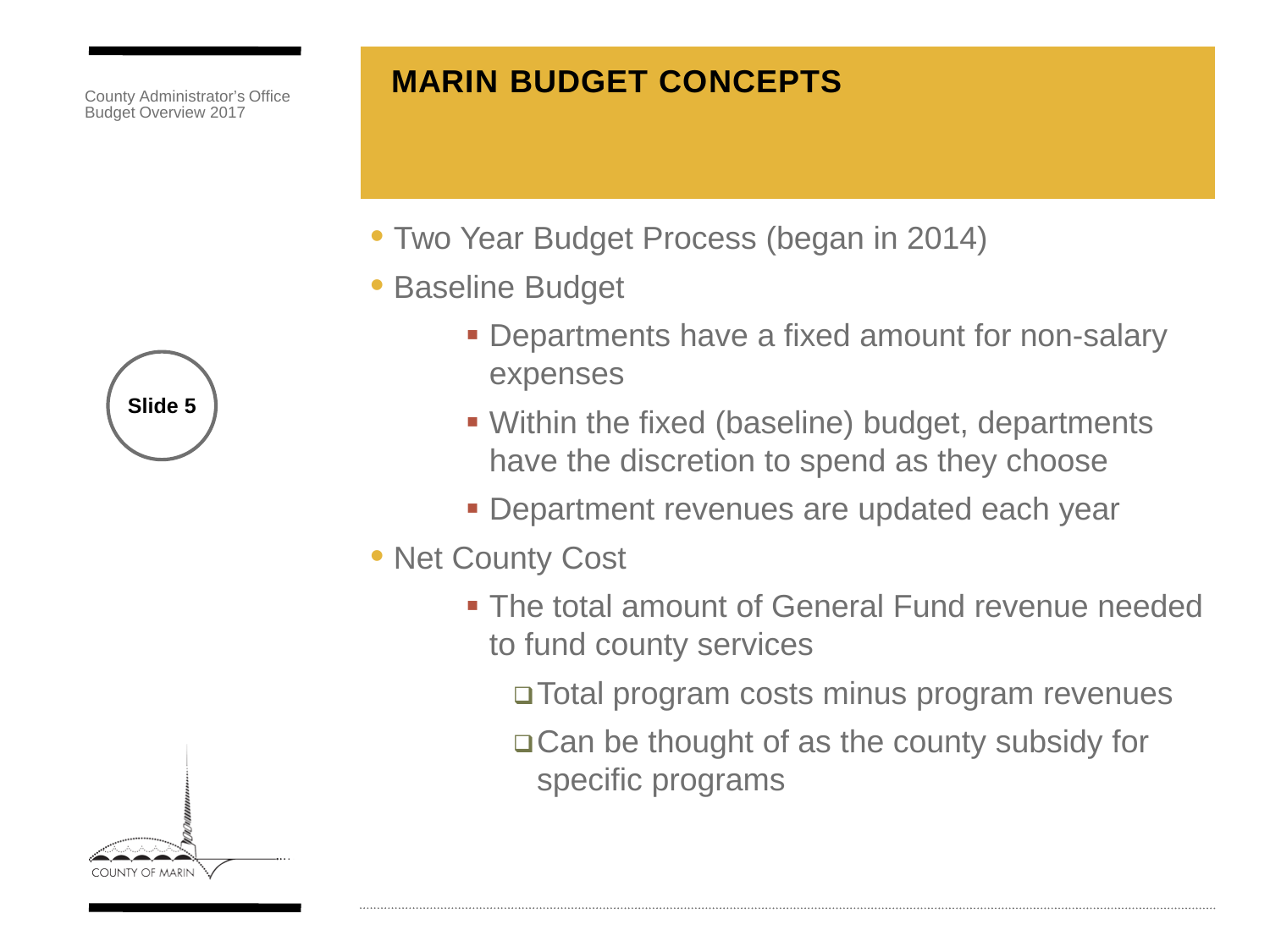#### **MARIN BUDGET PROCESS OVERVIEW**

**Slide 6**

COUNTY OF MARIN

| Departments meet with CAO to discuss<br><b>issues</b>          | $Dec - Feb$                |
|----------------------------------------------------------------|----------------------------|
| Departments input proposed changes<br>to Budget and MFR        | $Jan - Feb$                |
| Spring Workshops – strategic focus                             | March/April                |
| CAO proposes budget to<br><b>Board of Supervisors</b>          | <b>Early June</b>          |
| <b>Public hearings and Board approval</b>                      | Late June                  |
| <b>Project carryforward for previously</b><br>approved funding | <b>July/August</b>         |
| <b>Budget adjustments</b>                                      | Ongoing/<br><b>Monthly</b> |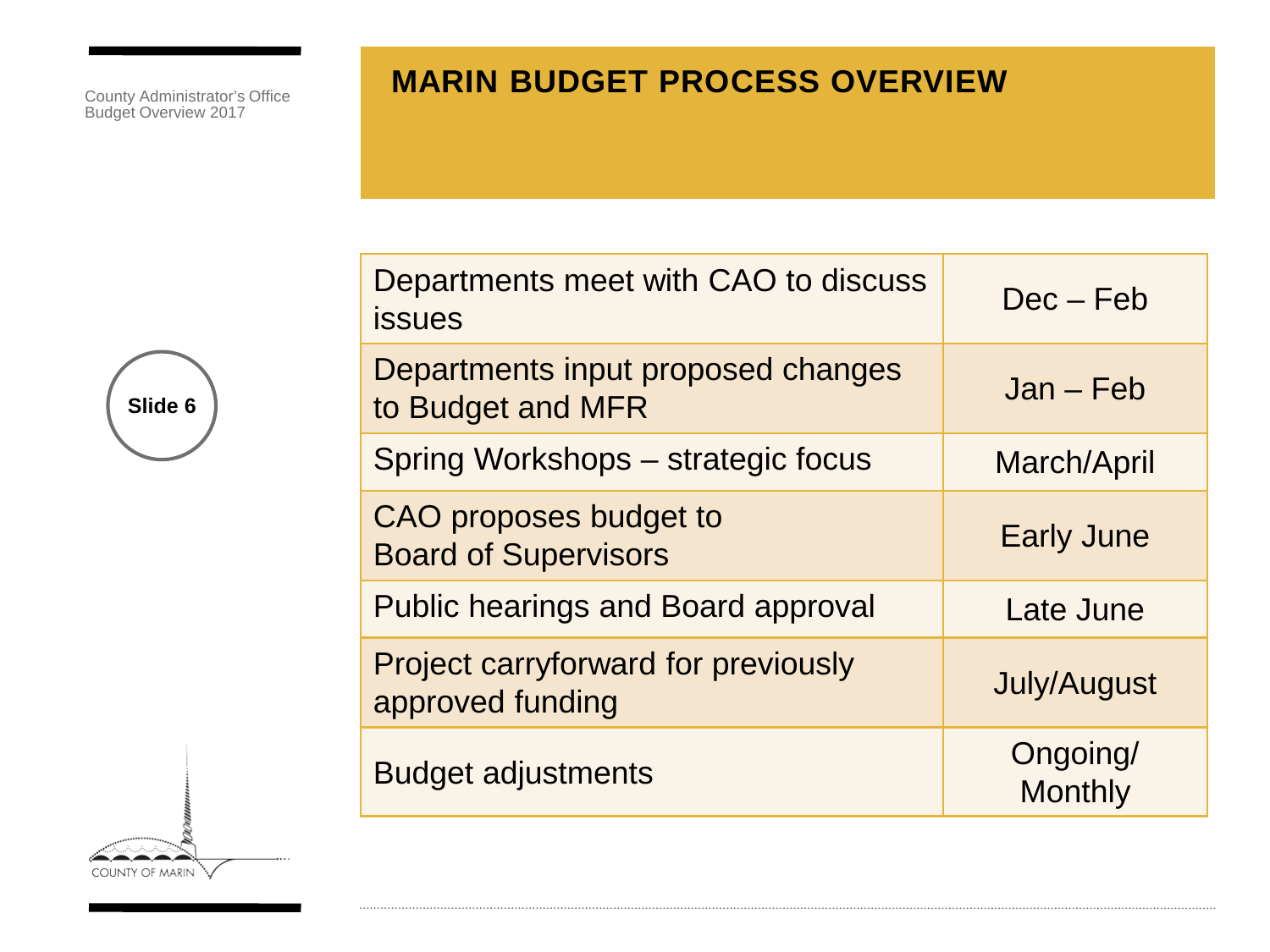## **BUDGET RESOURCES AND CONTACTS**

- Bret Uppendahl Budget Manager (x6364)
- CAO analysts Assigned to each department
- Department Liaisons Fiscal Officers, Asst. Dept. Heads
- CAO MINE
	- oSchedules, instructions, contact information
	- o Munis resources
- Marin CAO Public Webpage

o [www.marincounty.org/budget](http://www.marincounty.org/budget)

- Marin Department of Finance Public Webpage
- State Controller's Office, State Department of Finance
- CSAC California State Association of Counties
- GFOA, ICMA, MMANC = best practices

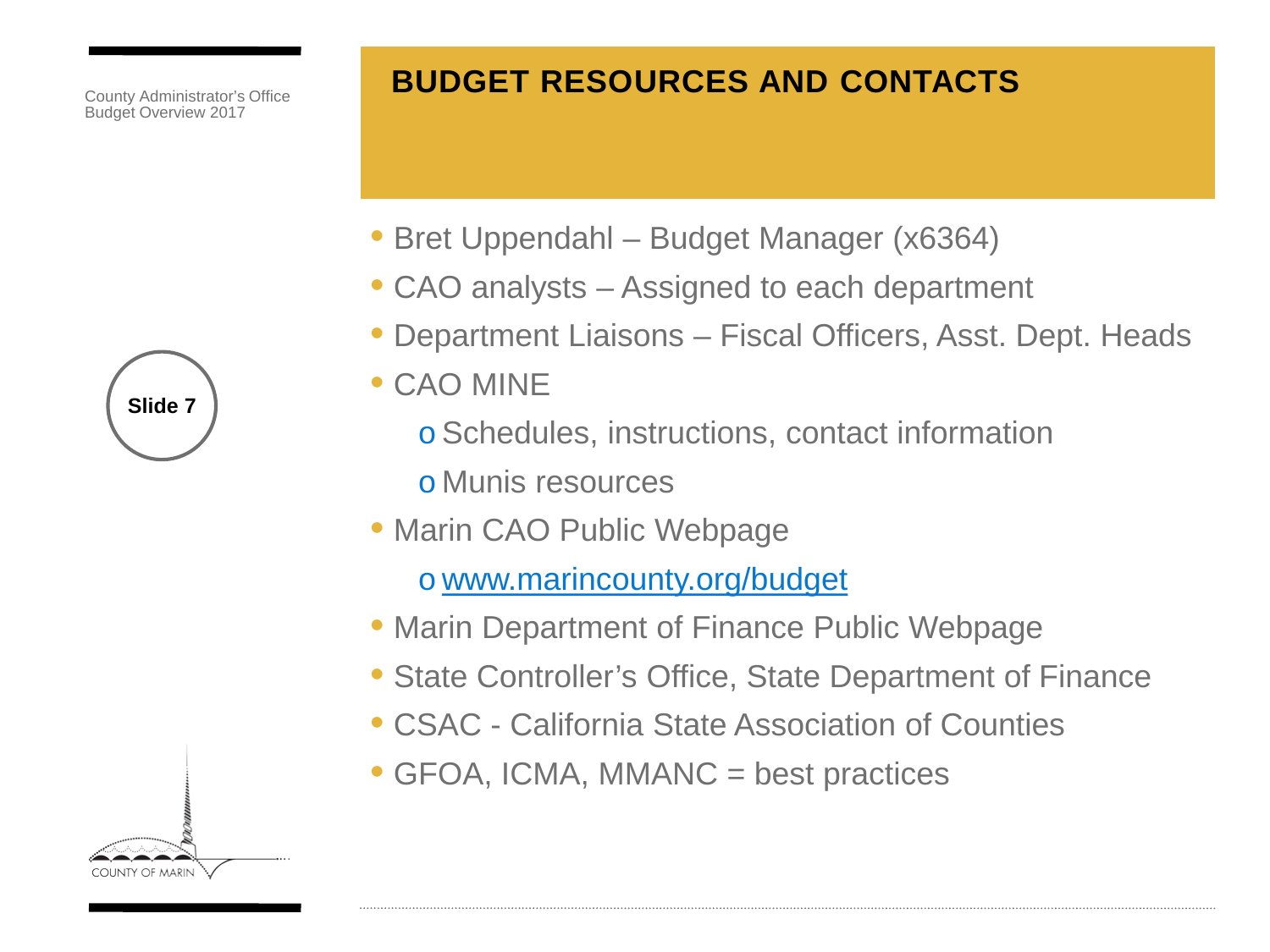#### **BUDGET STRUCTURE**

- The Board approves a bottom line expenditure limit at two levels:
	- o Fund
	- o Department
- Management controls are placed at two levels:
	- oProgram
	- oSeries/Character Code
- The Program is a key element of the budget structure
	- oAll employees, expenses and revenues are attributed to a program
	- o It is assumed that the program budget represents planned service levels for distinct county functions



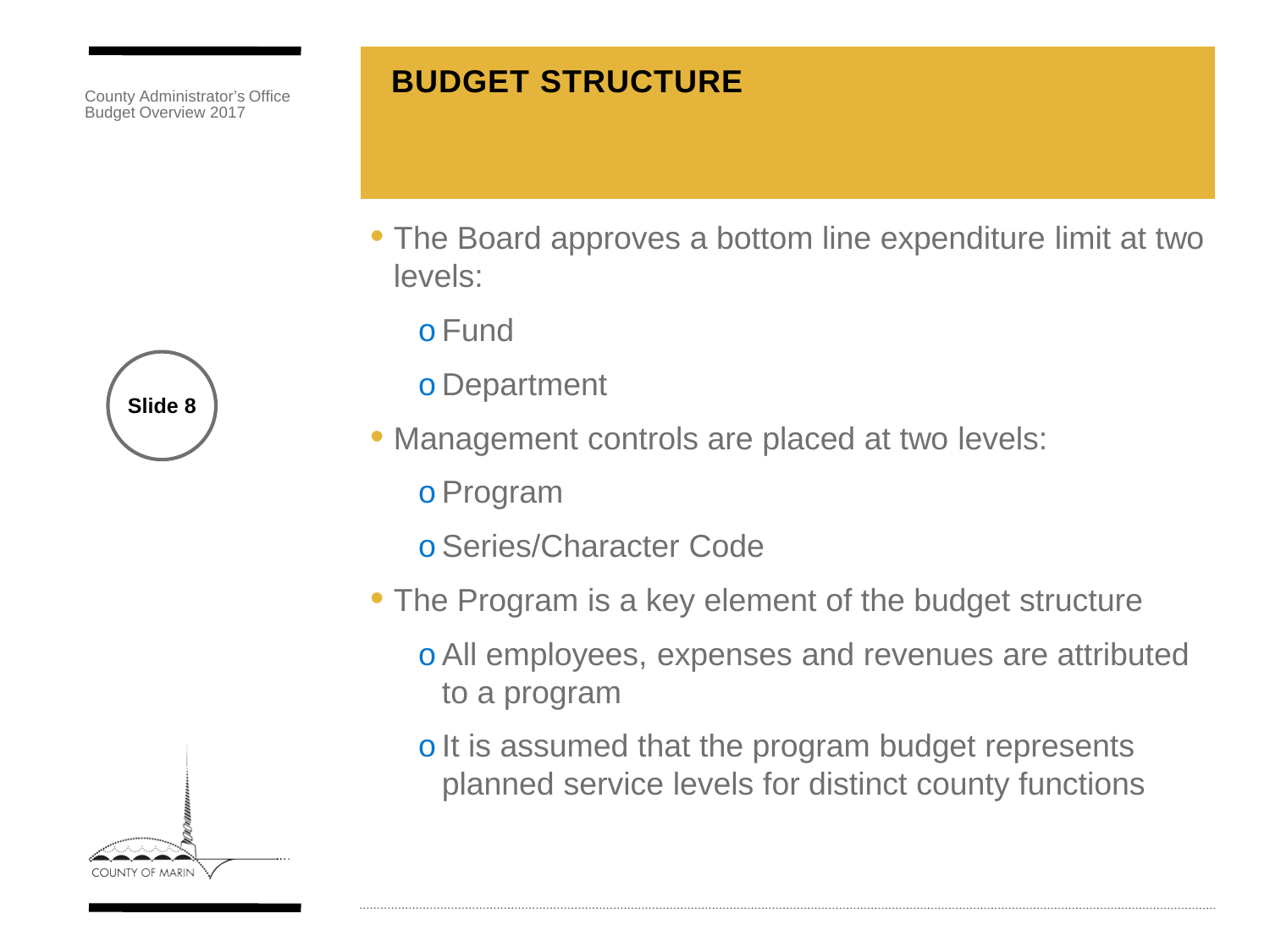

### **PROGRAM MANAGER RESPONSIBILITIES**

FINANCIAL CONTROL STRUCTURES VARY ACROSS DEPARTMENTS

• Generally, program managers:

o Work closely with internal fiscal staff to identify issues

- Budget adjustments may take 3-4 weeks for Board approval
- Most budget decisions are made by February

oApprove and monitor expenditures

oEnsure revenues are processed properly

o Oversee contracts

o Manage personnel

- Organizational structure and hiring decisions
- o Communicate outcomes
	- Managing for Results (MFR)
	- **Net County Cost trends**

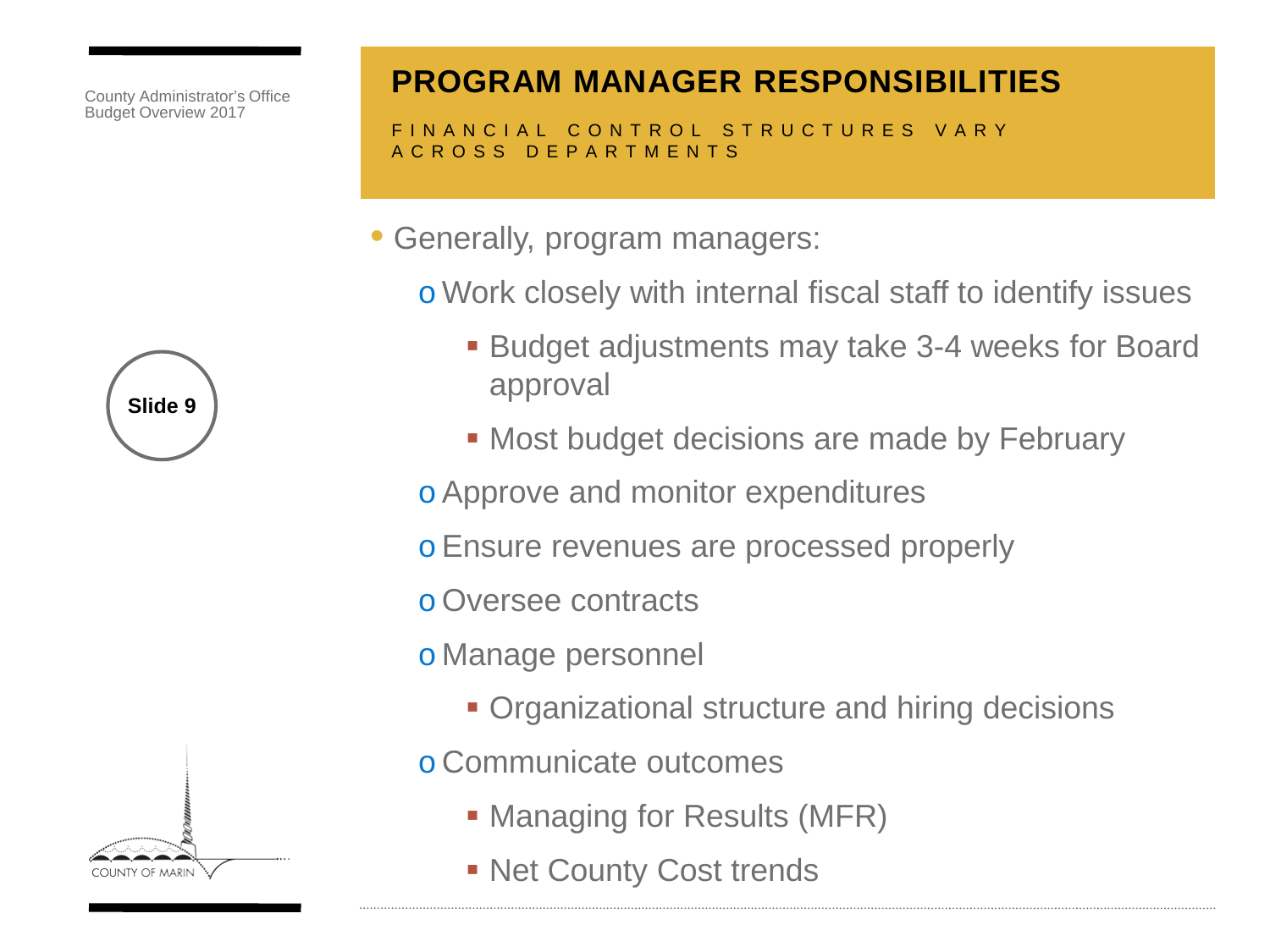#### **CROSSWALK OF FINANCIAL TERMS**



COUNTY OF MARIN

| <b>SAP</b>                            | <b>Munis</b>                            |
|---------------------------------------|-----------------------------------------|
| Fund                                  | Fund                                    |
| Department or<br><b>Business Area</b> | Department                              |
| $*n/a$                                | <b>Division</b>                         |
| <b>Fund Center</b>                    | Program                                 |
| <b>Cost Center</b>                    | Sub-Program                             |
| <b>Functional Area</b>                | Sub-Program or<br><b>Project Ledger</b> |
| <b>WBS Element</b>                    | <b>Project Ledger</b>                   |
| Commitment Item or G/L                | Object                                  |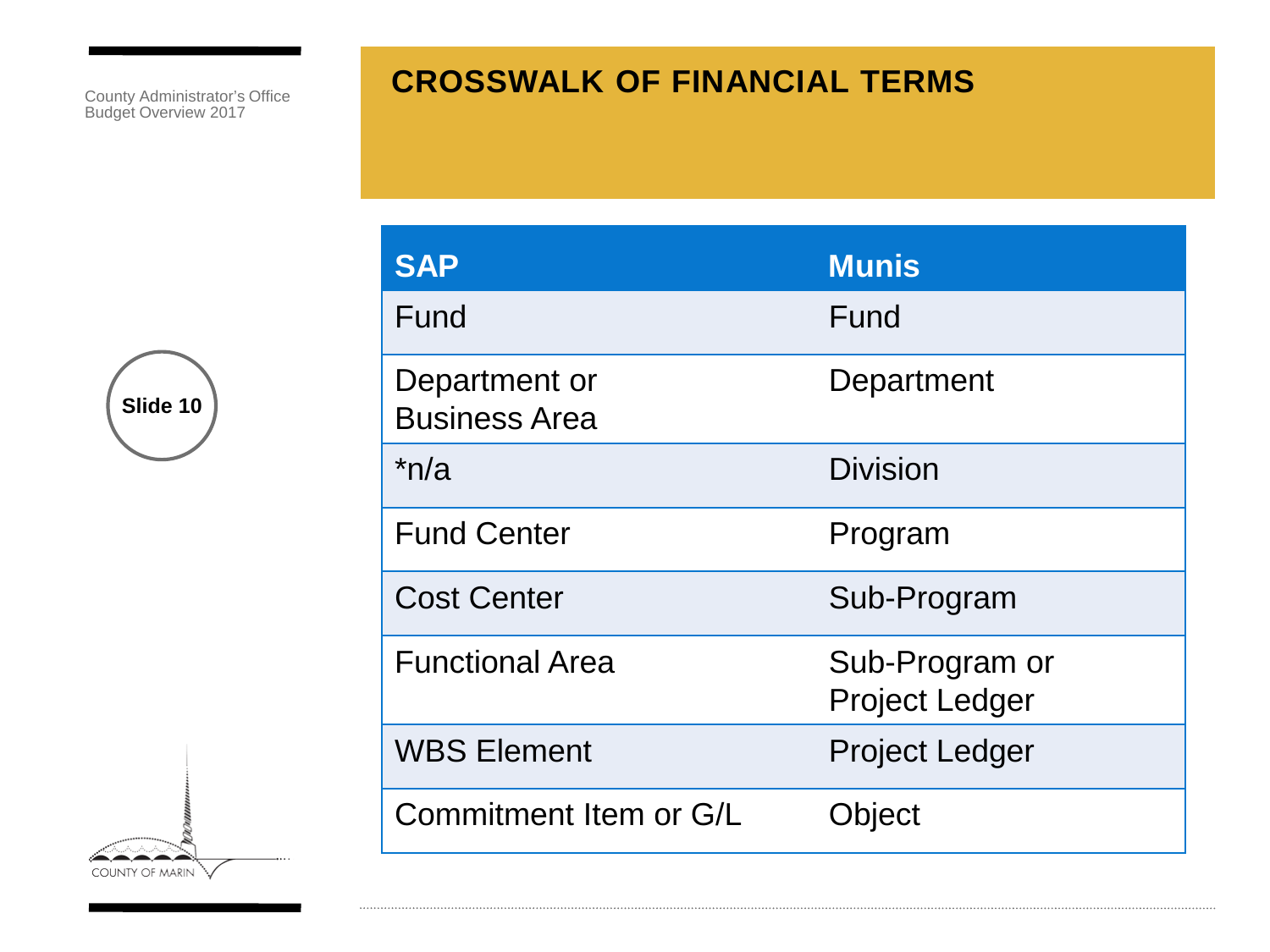#### **MUNIS FINANCIAL SYSTEM**

BASIC TERMINOLOGY

# **Org Code**

- An 8-Digit Number that describes the basic elements of a financial transaction:
	- Fund, Division, Program, Subprogram

### **Object**

- Describes what the transaction is (revenue or expense)
- Definitions of objects come from the State Controller
	- Available on the CAO MINE

The org code and object take the place of entering the following elements in SAP:

Fund + Fund Center/Cost Center + Commitment Item (G/L)

#### **Project Ledger**

- Tracking system for revenues and expenses
	- All projects have a link to an org-object combination
	- Similar to Functional Area or WBS elements



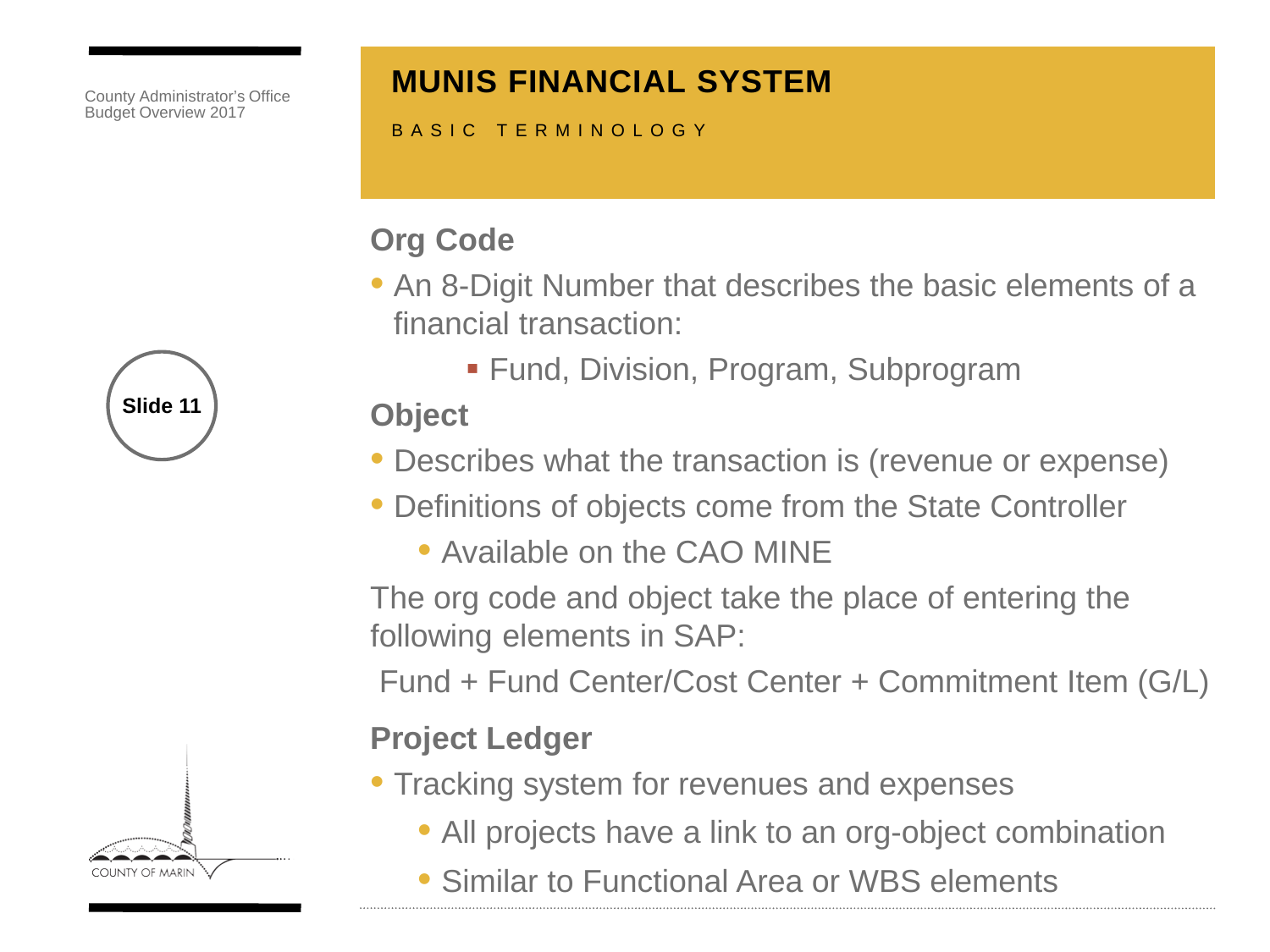#### **MUNIS FINANCIAL SYSTEM**

BASIC TERMINOLOGY

**Org Code Example: 10025021**

# **100 2 5021**



First 3 Digits: Fund (100) – General Fund Fourth Digit: Division (2) – CDA Planning Last 4 Digits: Subprogram (5021) – Current Planning

**Object Examples:** 421515 – Zoning Permits 511110 – Regular Salary 522410 – Office Expense

• Every budget and actual transaction will require an Org Code and Object

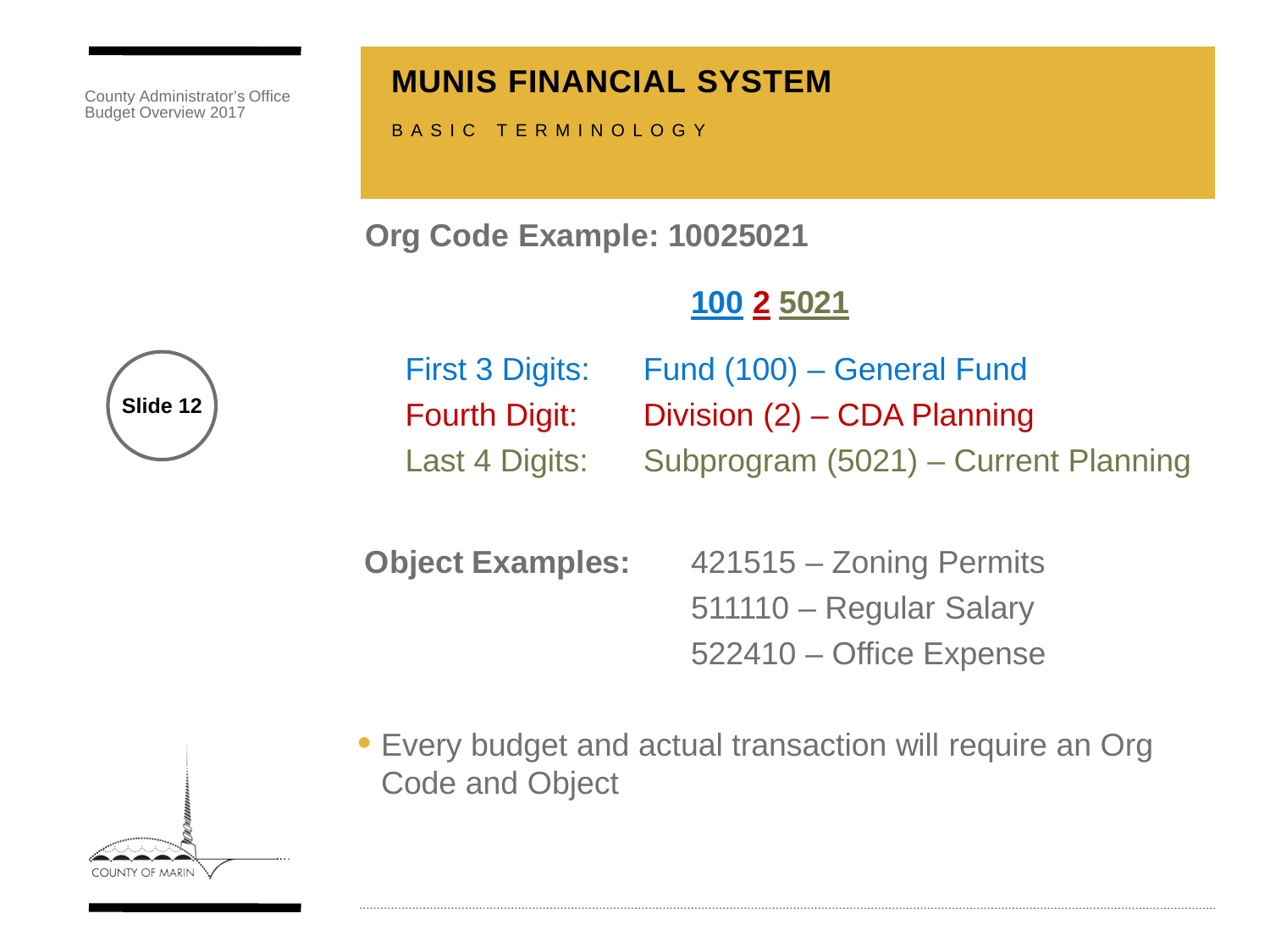#### **BUDGET AND FINANCIAL INFORMATION**

• ATOM Website (type ATOM in web browser)

#### <http://maringovstg/atom>

• CAO Mine Website

<http://mine/mine/AD/main/budgetPrep.cfm>

• November 2016 o FY 2016-17 Benefit Rates o County Budget Overview  $\bullet$  October 2016 o MUNIS - List of all Org Codes • September 2016 o 2016 CAO Survey Results o MUNIS Job Aid - Using YTD Budget Report o MUNIS Job Aid - Using Account Inquiry o MUNIS Program Numbers by Department o MUNIS - List of all Objects o MUNIS Search Character Tips o State Controller Expense Definitions o State Controller Revenue Definitions o FY 2016-17 Budget / MFR Calendar

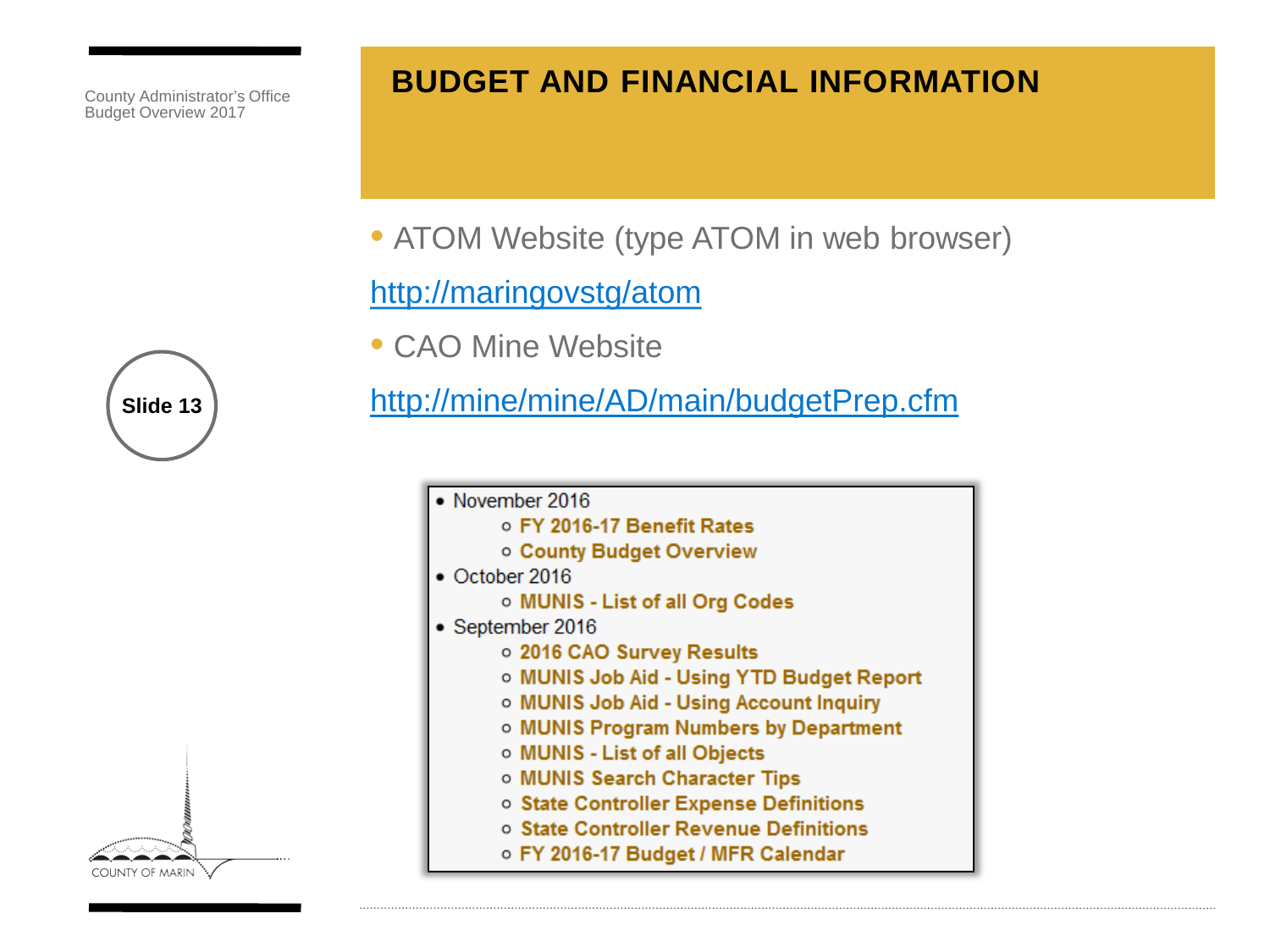### **COMMON BUDGET AND FINANCIAL REPORTS**

- Account Inquiry
	- oBrowse, export to Excel for mass analysis
	- o Filter results
	- o Drill down (open folder or export and use hyperlink)
- YTD Budget Report
	- oPrint for meetings
- Project Inquiry (similar to Account Inquiry for projects)
- Project Budget Report good for exporting to Excel o High level summary of revenues and expenses
- Project Central
- Account Central
- Project and GL Activity Report detailed actuals



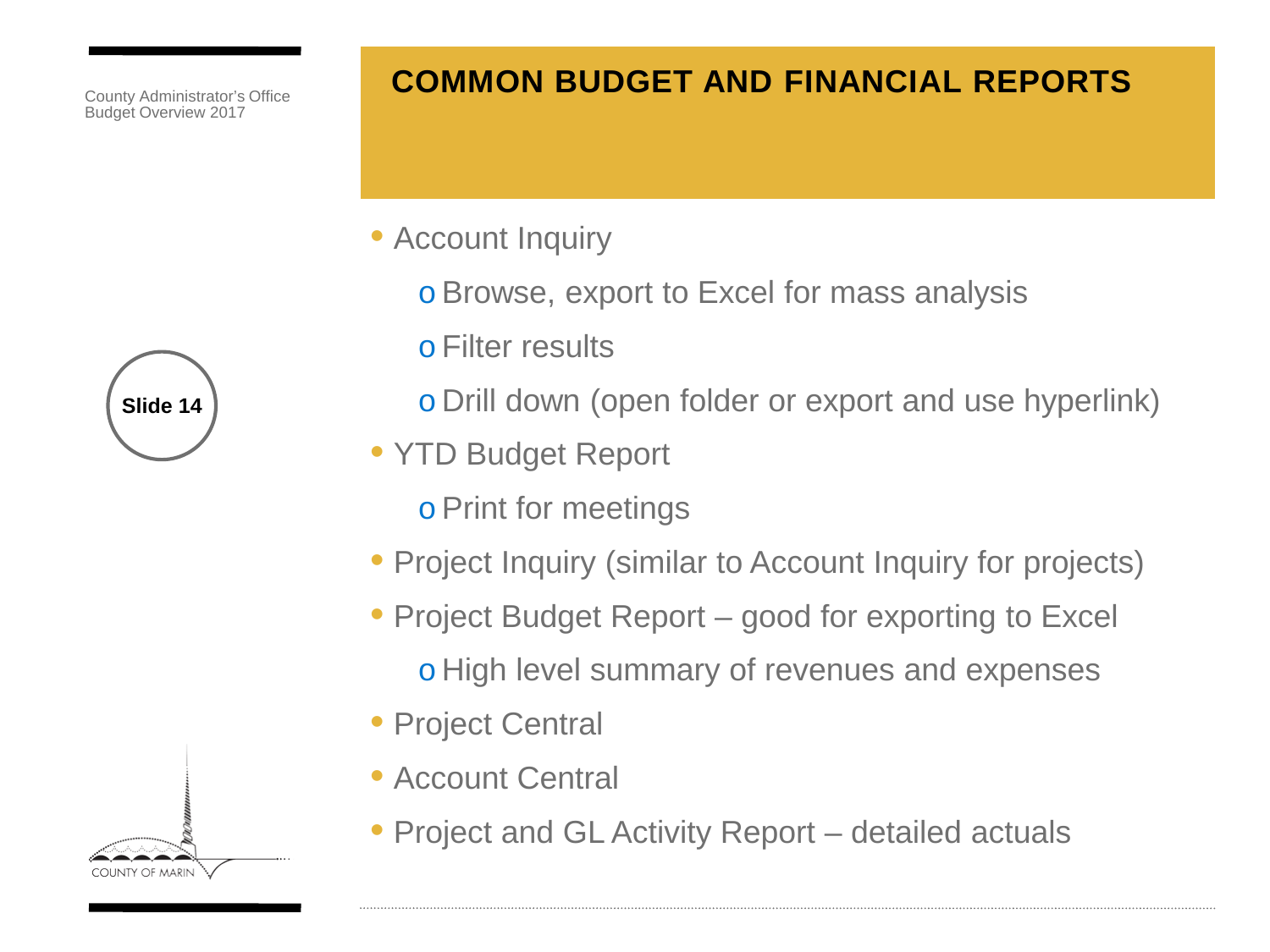## **HOW DO WE ADJUST THE BUDGET?**

- Work with your fiscal staff (ASM, ASA, Asst. DH)
- In Munis we use: Budget Transfers and Amendments
- CAO approval required for:
	- oAdjustments between line items (expense or revenue)
	- oAdjustments between programs
- Board Approval required for:
	- oAdjustments between funds
	- oAdjustments between projects
	- o Increased expenditures (even if revenue supported)
	- o Use of reserves/contingency
- Board approval can be:
	- o Department Board letter, CAO Board letter (monthly)
	- oBudget document

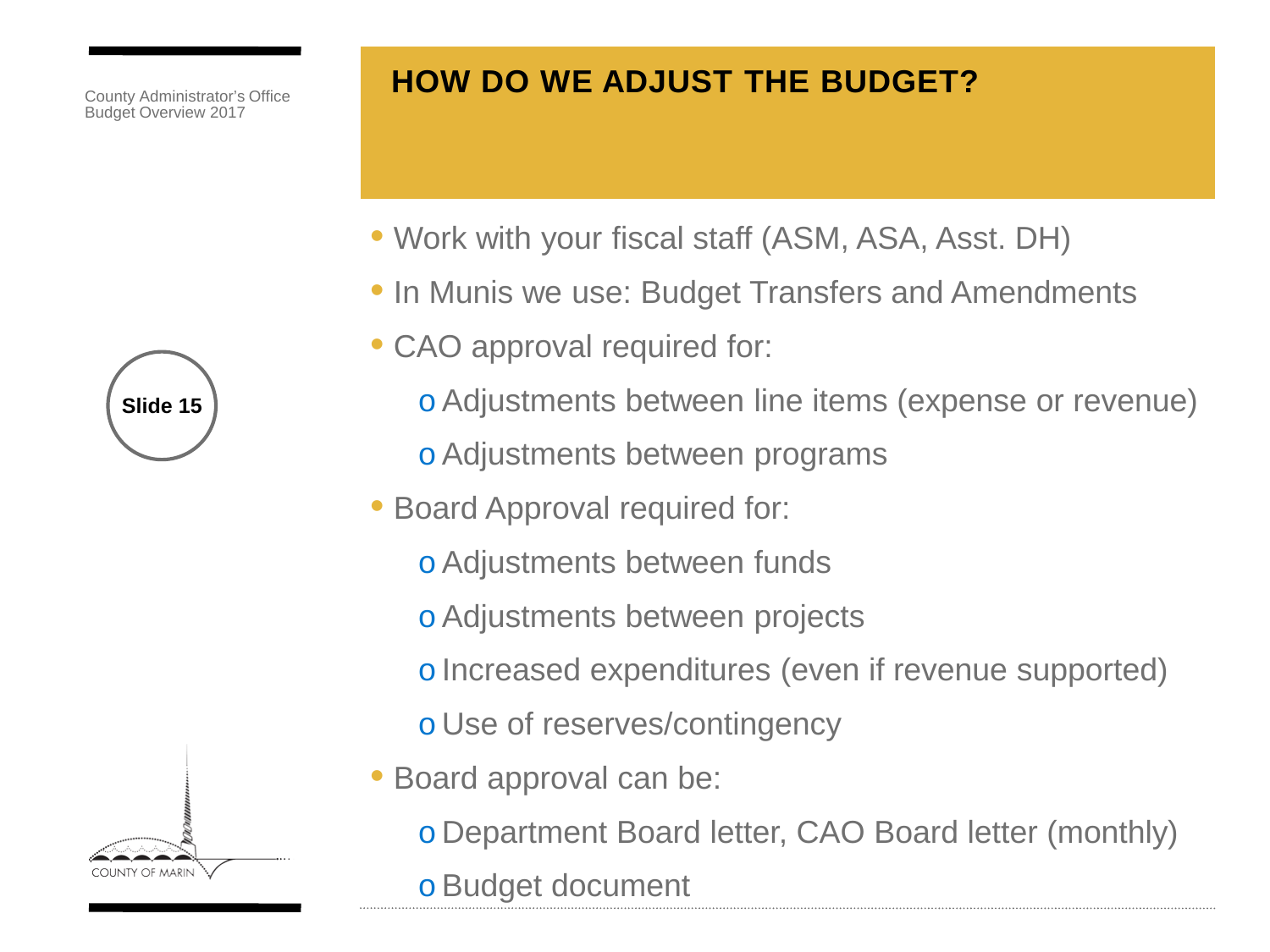#### **BUDGET OVERVIEW**

- FY 2016-17 All Funds Budget
	- o \$540.6 million
	- o 2,235 FTE
		- **5 service areas: 23 departments**
	- oBalanced budget
		- **Example 3 Limited ongoing funds for new services**
- Two-year budget process
	- oStable revenue sources, modest growth rates
	- oProperty tax & state/federal revenues are primary drivers of expenditure levels
- Property tax growth largely determines discretionary spending level



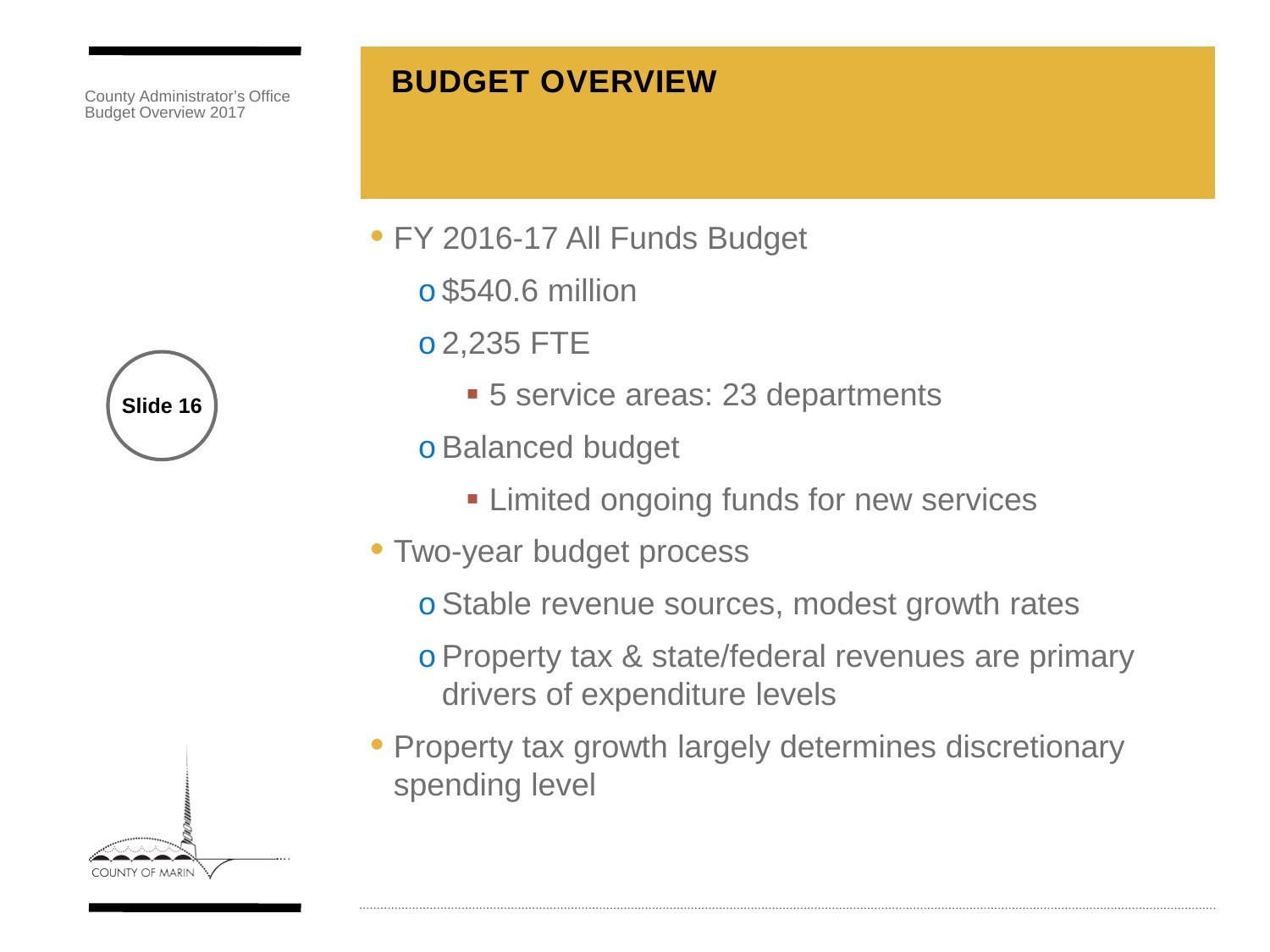

#### **ECONOMIC FORECAST**

#### MOST ECONOMISTS PREDICT SLOWDOWN BY 2019

- The U.S. is in its 8th year of economic expansion
	- o 4th longest on record
- Most fundamentals remain solid
	- o Moderate growth
- Risks and uncertainties exist
	- o International
	- o National
	- oElection results
		- **Federal policies and funding**
	- oStock Market
		- **Pension costs**
- State budget outlook has been downgraded

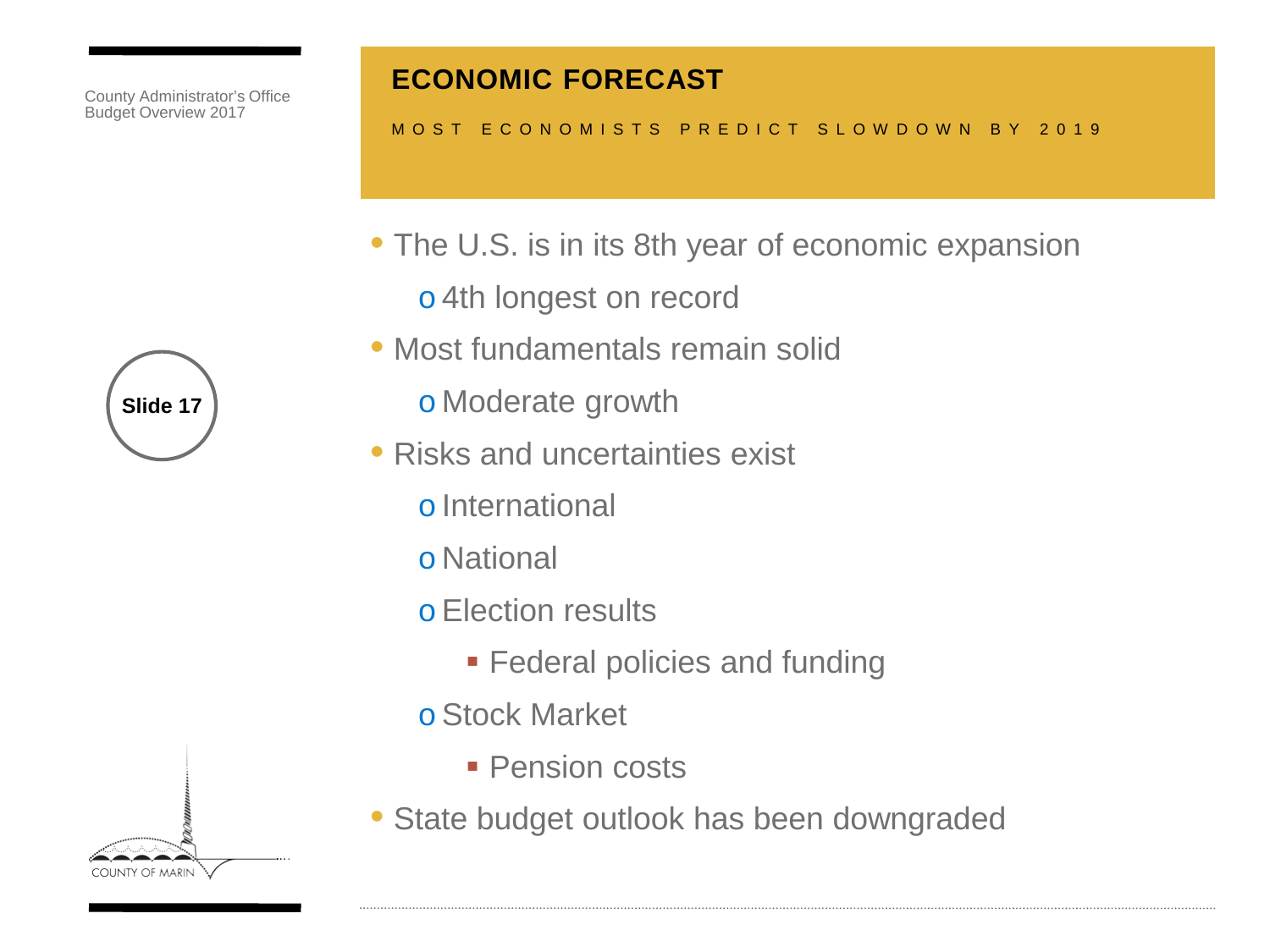#### **BOARD PRIORITIES**

CONTINUE TO ADJUST BUDGET TO REFLECT BOARD PRIORITIES

- Investing in County road infrastructure
- Reducing unfunded retiree obligations
- Preserving affordable housing
- Enhancing mental health and homeless services
- Addressing traffic congestion and climate change
- Implementing the 5 Year Business Plan



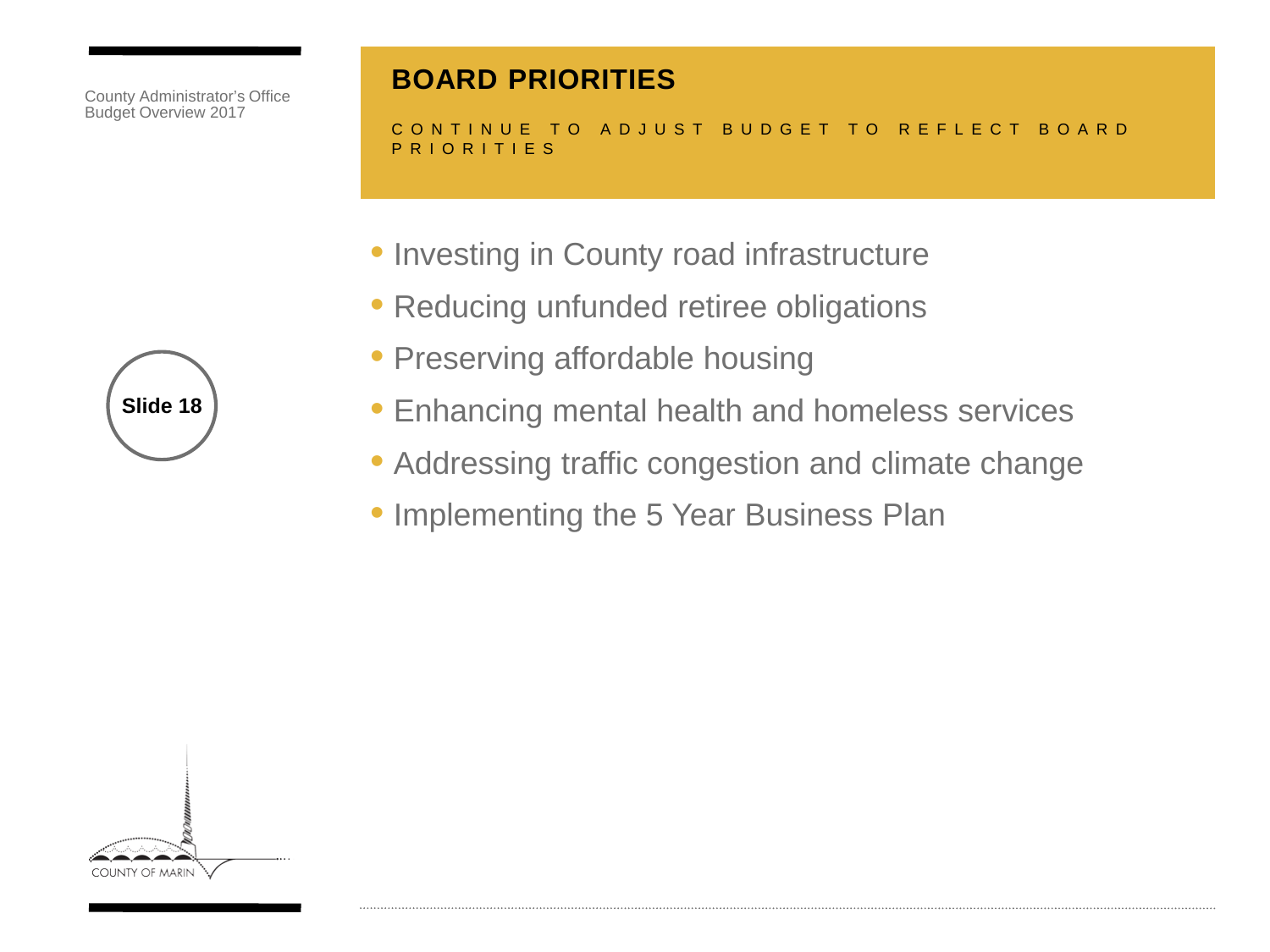#### **UPDATED GENERAL FUND PROJECTIONS**

BALANCED FOR FY 2017-18 SHORTFALLS BEGIN IN FY 2018-19



**Slide 19**

- Projections do not include changes to state or federal revenue sources
- Projections assume a moderate economic slowdown, but not a recession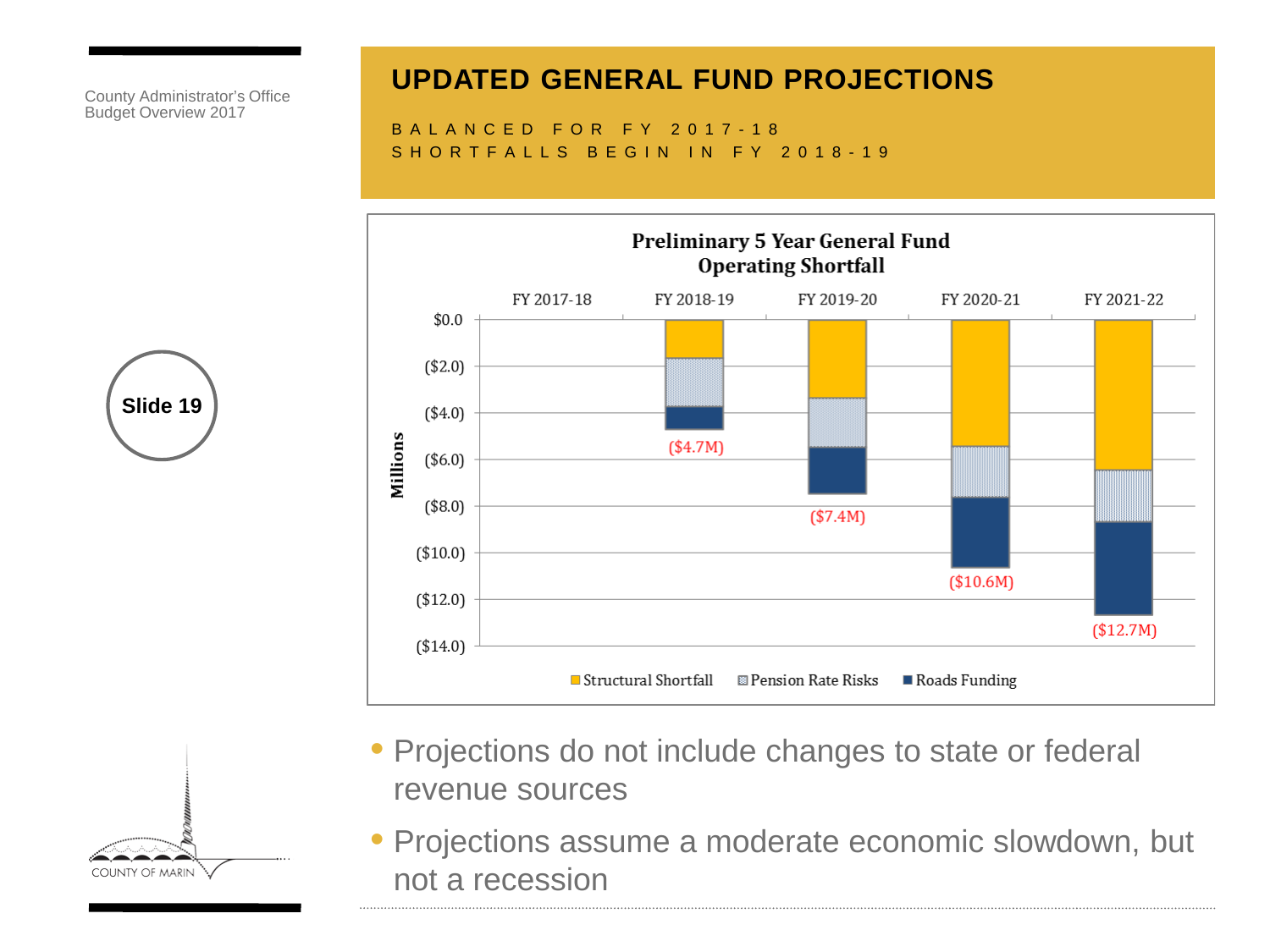

#### **HOW DO THE CURRENT PROJECTIONS COMPARE TO 2009?**

- In 2009, the shortfall was 10% of the total budget
	- Current projections are approximately 3%
- In 2009, the recession had an immediate impact
	- Housing market (property tax)
	- Investment market (pension costs)
	- State and Federal budget reductions
- Aside from changes in federal and state funding, the County has time to make strategic adjustments
	- Structural shortfalls begin in 2018
- We have made progress in several key areas
	- Unfunded liabilities
	- Road infrastructure
	- Mental health services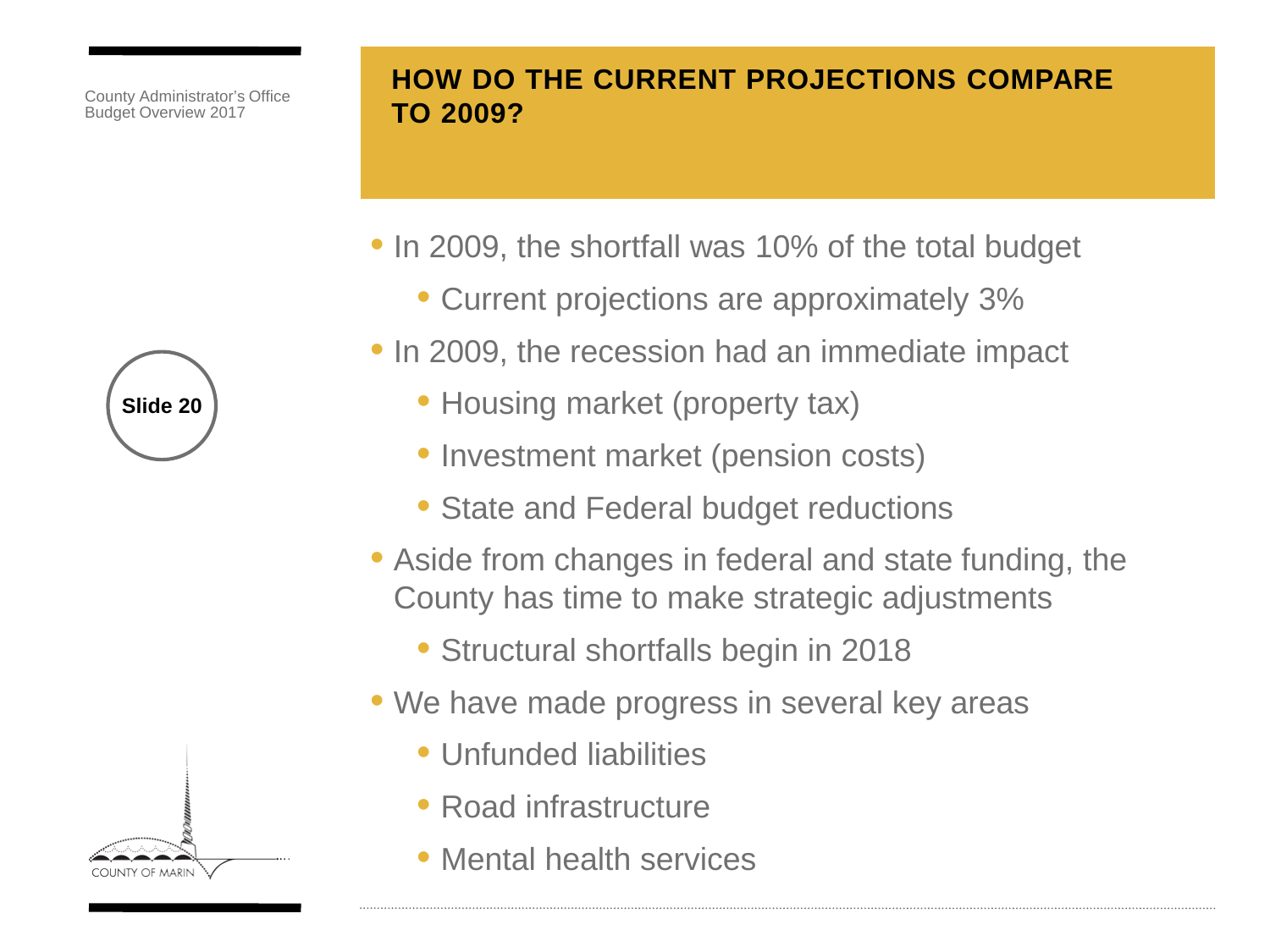

• Economic Downturn

- State budget is largely funded by income tax, sales tax and corporate tax
- Pension costs are highly correlated to investment markets
- State and Federal Funding
	- Over 40% of County services are funded by state and federal revenues
		- Primarily safety net and law enforcement services
			- Health and Human Services
			- Sheriff, District Attorney, Probation
- Pension costs
	- Other retirement plans are reducing long-term earnings assumptions



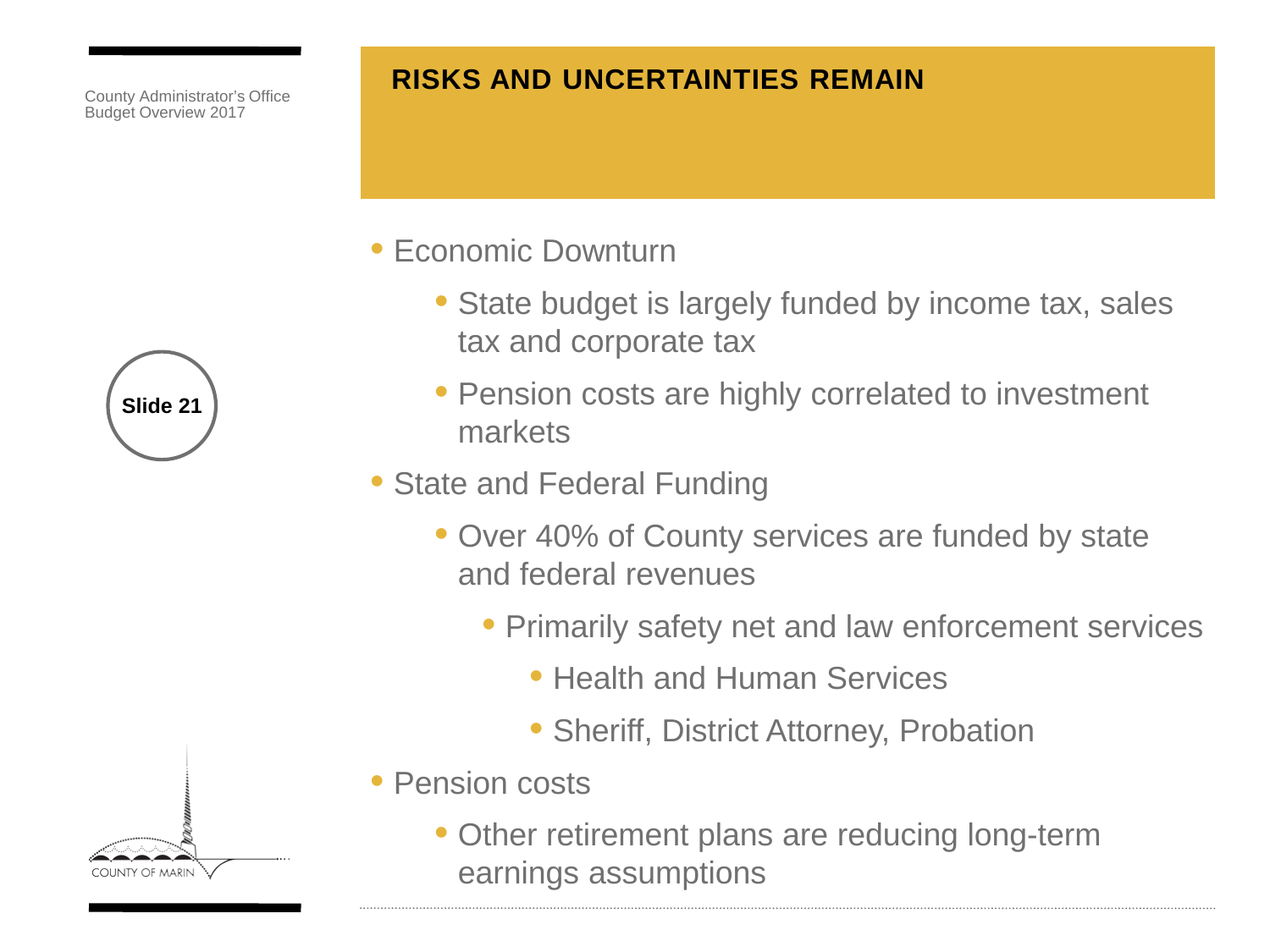#### **HIRING REVIEW PROCESS**

- Approved by the Board on Jan 31<sup>st</sup>
- The County will continue to fill vacant positions
- The new process is designed to:
	- oEnsure recruitment decisions are made with a clear understanding of long-term objectives
	- oEnsure the funding sources that support the position and program are stable and ongoing
	- oEnsure departments are prepared for an economic downturn

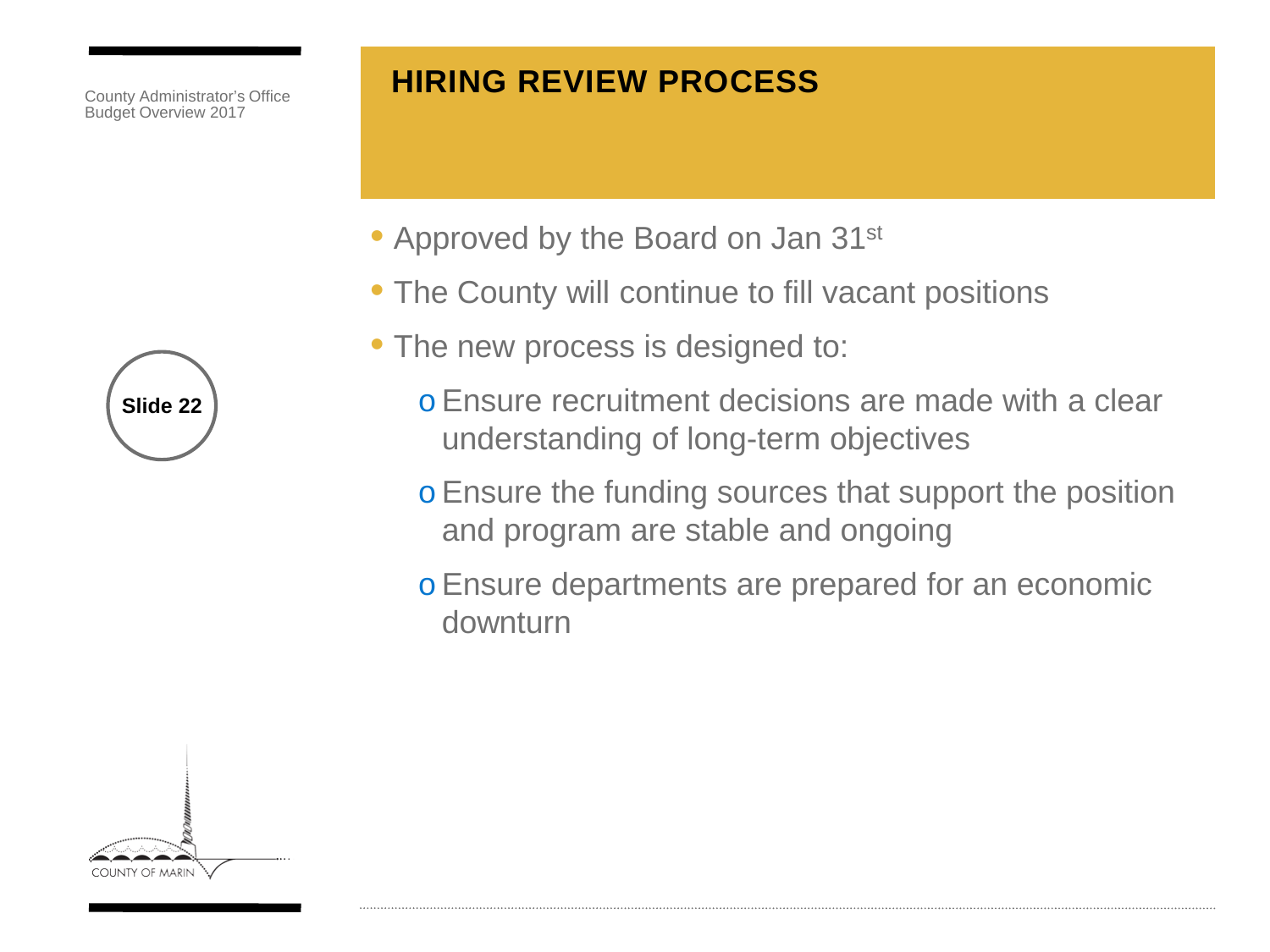# **KEY TAKEAWAYS**

- The budget sets department expenditure limits and FTE oBoard approval required for most changes
- The budget process begins in November
	- o March/April planning workshops; June approval
	- oAdjusted throughout the year with Board letters
- CAO analysts and/or department fiscal officers should be your first point of contact – start early and plan ahead
- Your budget and MFR documents are on the CAO MINE and on the CAO public website
- The County budget is balanced, but not likely to have significant growth
	- oSlow-growth county due to property tax limits
		- **Prop 13, limited new development, low turnover**
- Recession is likely coming in 2-3 years